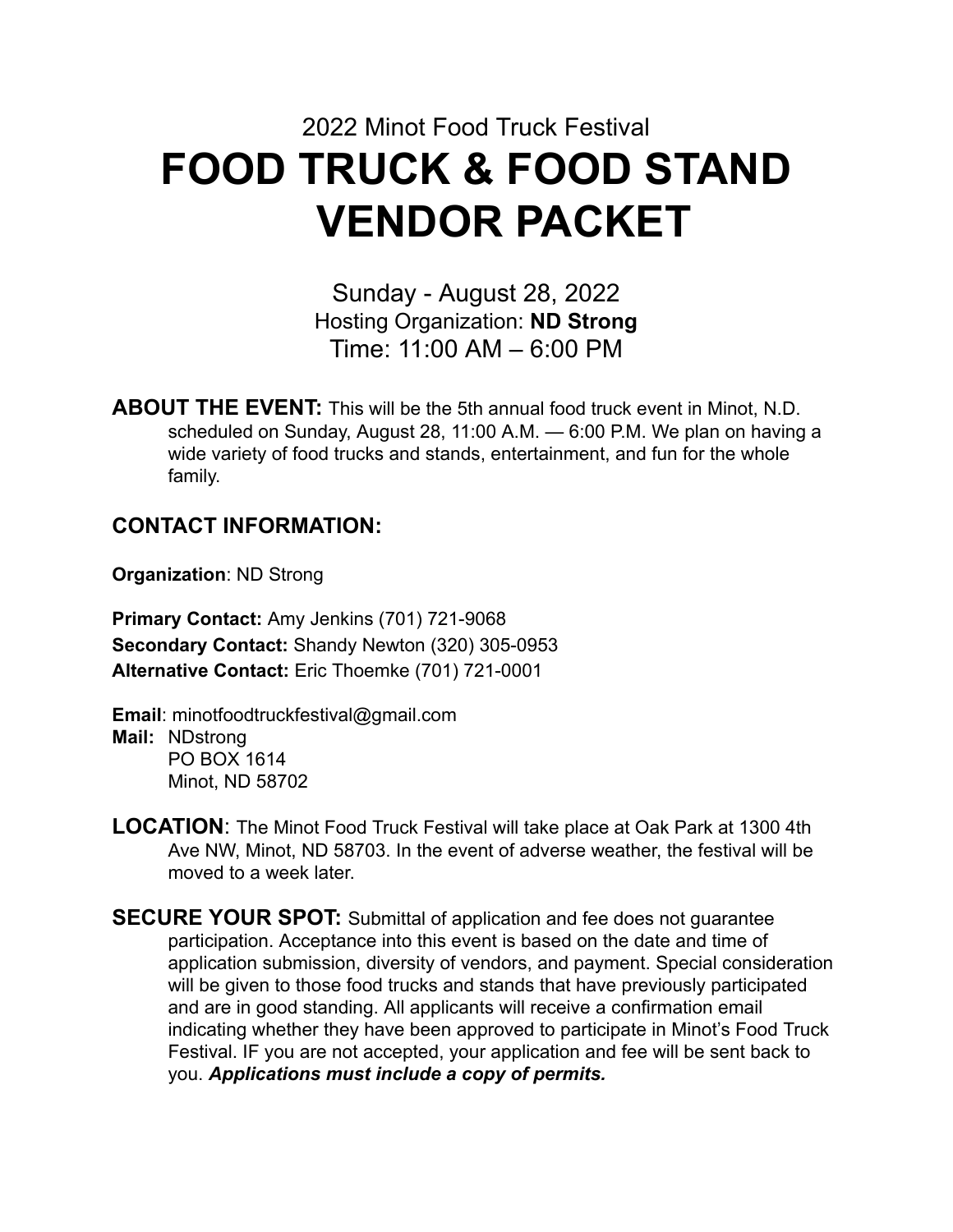**PAYMENT & FEES**: *The vendor payment of \$200 must be received with the application.* All checks are to be made payable to **ND Strong**. Payment and

application should be mailed to the contact listed above. No refunds will be given unless an application is rejected. No food truck or food stand will be considered without payment.

In the event of a rain delay. There is a non-refundable \$50 amount.

There are no sales fees on top of your deposit after the event. However, you MUST submit the total of sales to ND Strong for tax purposes. You will receive a form prior to the event for the purpose of reporting sales. This form must be submitted prior to leaving the event grounds.

## **ALL FOOD TRUCKS & STANDS MUST OBTAIN THE REQUIRED PERMITS**

- **HEALTH DEPARTMENT PERMITS REQUIRED**: By filling out this application, you are agreeing to have the appropriate First District Health Department Permits. All food vendors must obtain the required permits from the First District Health Unit prior to the event. All permits will need to be shown the day of the event.
- **It is the vendor's responsibility to acquire all needed City, County, Minot Park District, and State permits.** It is also up to the vendor to make sure that all First District Health Unit applications and payments are submitted to the First District Health Unit and must be received 14 days prior to the event, avoiding any late fees. For more information please contact **Jake Windsor (701)-721-1709.**
- Any vendor who is found out of compliance with these permits/regulations on the day of the event will not be allowed to participate in the food truck festival and will forfeit all fees paid to ND Strong. A copy of the temporary food permit will be required prior to your on-site arrival.
- **CITY OF MINOT FIRE DEPARTMENT:** It is the responsibility of the food truck or vendor to be in compliance with city fire codes. Oak Park is a smoke free zone. Please refrain from smoking on the property of the Park District. Minot's local fire department is: Minot Fire Department Station, 2111 10th Street SW Minot, ND 58702.
- **INSURANCE:** All vendors' must provide ND Strong and the Minot Park District with a Certificate of Insurance, naming ND Strong as additionally insured. It must be placed on the food truck where it can be seen by the general public. The insurance certificate must be in the amount of \$1,000,000.00 and should have the following address listed on it: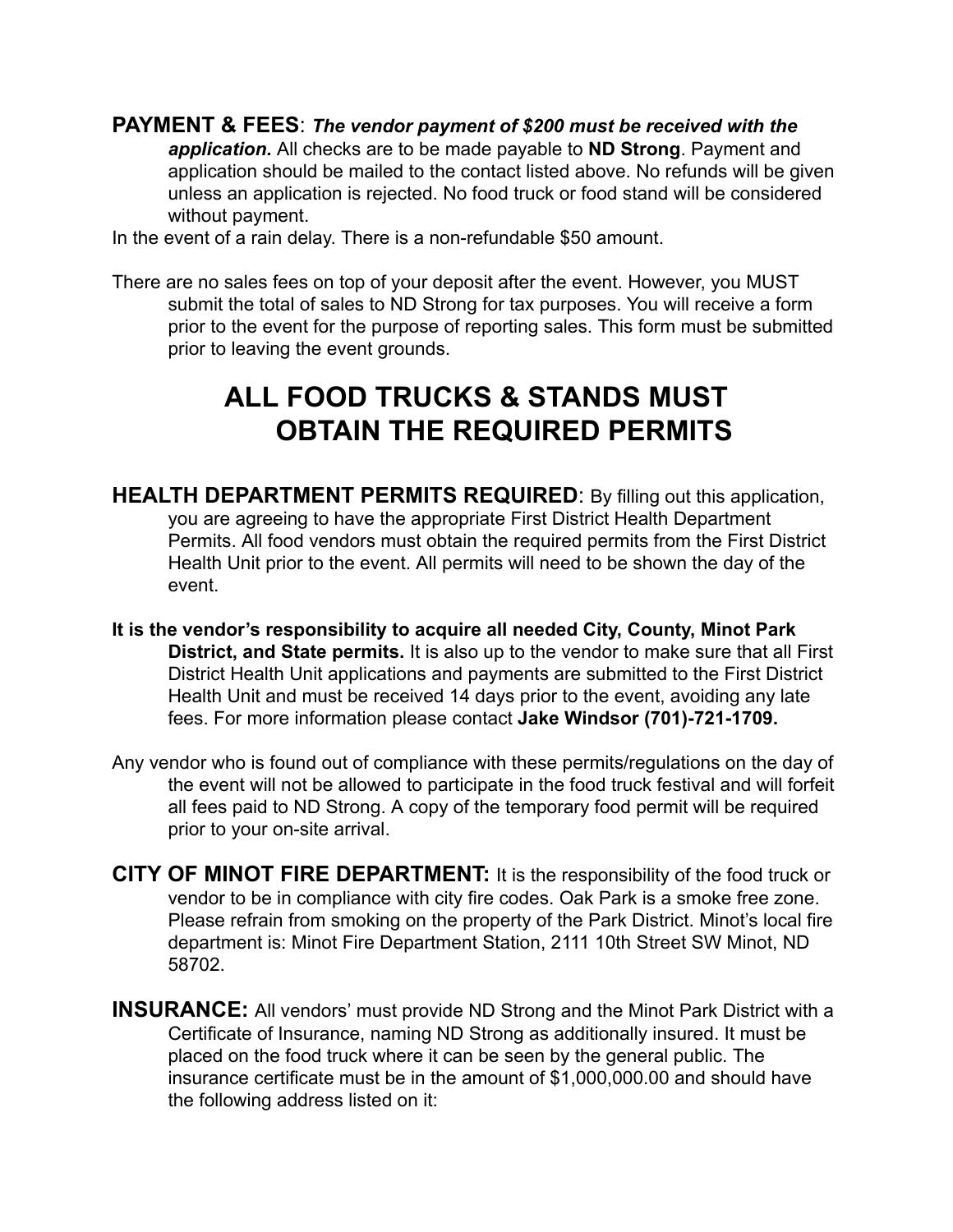ND Strong | PO BOX 1614 | Minot, ND 58702

- **MARKETING:** If you have photos of your food truck, menu items or business logo that you would like used for marketing purposes, please email them to minotfoodtruckfestival@gmail.com and your menu options. These photos and menus will be used to advertise your truck and the festival prior to the event.
- **MENUS**: It is highly recommended that each vendor provide a "taste" sampler that is no more than \$5.00 per serving. This allows the public the opportunity to try more foods which in turn provides each and every one more business.
- **LOAD IN | LOAD OUT**: Event load in for the food truck festival will depend upon the size, location and specific needs of each vendor. ND Strong will be on site starting at 7:00 AM to start parking food trucks. You will be emailed or texted a load-in time prior to the event. Vendors must be set-up and ready to serve food by 11:00 AM – NO EXCEPTIONS.
- In order to ensure a safe exit of participants and food trucks, vendors will not be allowed to pack up and leave prior to 6:00PM. Mobile Food vendors must wait until the public has cleared from the event area before leaving the event area. All equipment, trucks, etc. must be removed that evening, **NO EXCEPTIONS.**
- Employees working in your truck or at your stand on the day of the event will receive a wristband for free admittance. Please provide a list of workers at least one week in advance so we can have a list at the entrances. Vendors will be allowed a maximum of six free wristbands.
- **POWER NEEDS**: **All vendors must be self-sufficient.** ND Strong will **not** provide a generator. ND Strong is not responsible for a lack of power or power shortages. Depending on your placement, there may be 110V available.
- **SPACE ASSIGNMENTS**: Considerations will be based on competing food categories, previous festival participation, and time of submission of the application.
- **GROUND SURFACE & WEATHER**: The Minot Food Truck Festival is an outdoor event that utilizes a paved parking lot/road for setup. There may be some areas in the parking lot/road that are not level so please bring truck levels just in case. Weight all tents, no staking allowed. If you plan on putting a tent up please make sure that all tents have a 25lb. weight on each leg for safety in case of windy weather. Tents used for any sort of cooking purpose must be fire retardant with the inspection sticker.

*NOTE: The Minot Food Truck Festival will take place rain or shine so please be*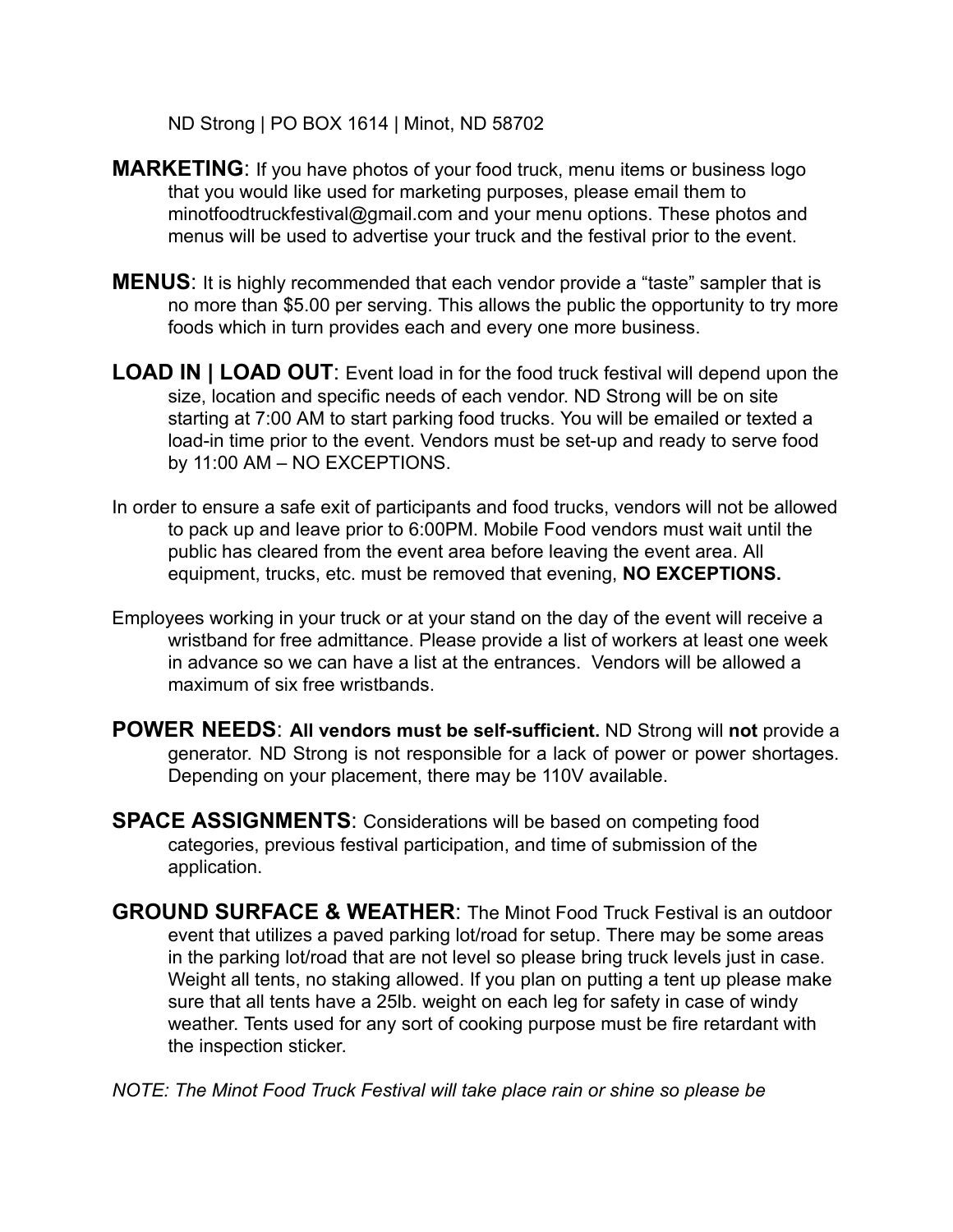*prepared for any kind of weather.*

| TRASH/GARBAGE: It is each vendor's responsibility to remove all event related   |
|---------------------------------------------------------------------------------|
| trash from their area. This includes items inside your truck. ND Strong will be |
| responsible for providing garbage and recycling receptacles around the          |
| "specified" eating areas.                                                       |

### 2022 Minot Food Truck Festival FOOD Truck & Stand Vendor Agreement

| Contact Person: 2008 - 2008 - 2009 - 2009 - 2009 - 2009 - 2009 - 2009 - 2009 - 2009 - 2009 - 2009 - 2009 - 200                                                                                                                                         |  |
|--------------------------------------------------------------------------------------------------------------------------------------------------------------------------------------------------------------------------------------------------------|--|
|                                                                                                                                                                                                                                                        |  |
| Date of Event: Sunday, August 28th, 11 A.M. - 6 P.M.                                                                                                                                                                                                   |  |
|                                                                                                                                                                                                                                                        |  |
| Please check the following:                                                                                                                                                                                                                            |  |
| $\Box$ This application is for a <b>FOOD TRUCK</b>                                                                                                                                                                                                     |  |
|                                                                                                                                                                                                                                                        |  |
| Serving Window: Driver Side Passenger Side                                                                                                                                                                                                             |  |
| This application is for a FOOD STAND                                                                                                                                                                                                                   |  |
| Length: Neight: Netal Midth: Netal Midth:                                                                                                                                                                                                              |  |
| Due to the overwhelming success of this event, we ask that each food truck provide a \$5 dollar<br>"Taste" item, so attendees can visit multiple food trucks or stands. PLEASE LIST YOUR<br>TASTE ITEM YOU WILL BE PROVIDING IF YOU CHOOSE TO DO THIS: |  |
| PLEASE MAKE SURE THE FOLLOWING ITEMS ARE ATTACHED INCLUDED WITH<br>APPLICATION:                                                                                                                                                                        |  |

❏ Vendor Fee: \$200 - **must be included with your application in order to be accepted.**

❏ Permit(s) (City, Park, etc.)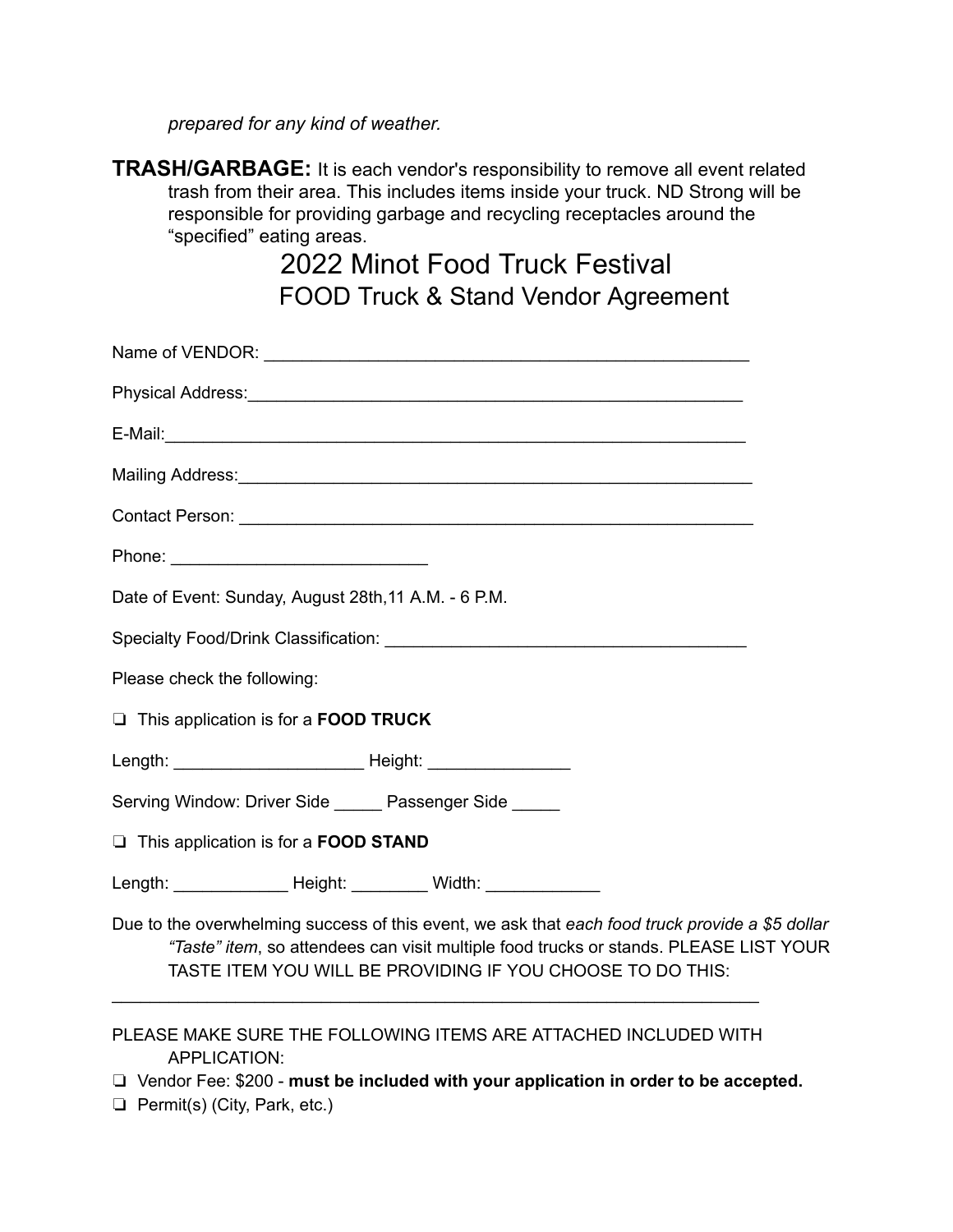- ❏ Insurance coverage
- ❏ Application
- $\Box$  Logo (may be submitted digitally)
- ❏ Menu (may be submitted digitally)
- ❏ Photos (may be submitted digitally)

#### **SET-UP**:

- LOCATION: OAK PARK, 11th to 14th Block of 4th Ave NW.
- All vendors are responsible for being set-up by 10:45 at the latest
- Set-up area assigned by NDstrong
- All vendors must provide their own extension cords as needed
- Parking allowed only in designated Food Truck rea
- All food truck and food stand vendors are subject to a **First District Health Dept.** inspection *prior to the event.* This inspection will be conducted by a representative of the First District Health Department and is not affiliated with ND Strong or the Minot Food Truck Festival.

Please initial each of the following items indicating that you understand and agree:

\_\_\_\_\_\_\_ I have a Truck or Stand that has a **current** City of Minot Business License to sell food.

I will bring my own generator and understand that one will not be provided.

\_\_\_\_\_\_\_ I *understand I must include a picture of my food truck or stand in my application or*

*submit one digitally when I send the application,* so that ND Strong can promote/market

my food truck. This could include: a picture of your food truck, a menu, and/or pictures of

your food. The more pictures we have, the more we can highlight your truck/stand.

I UNDERSTAND AND AGREE TO ALL OF THE TERMS AND CONDITIONS FOR

PARTICIPATING IN THE MINOT FOOD TRUCK FESTIVAL.

VENDOR signature: \_\_\_\_\_\_\_\_\_\_\_\_\_\_\_\_\_\_\_\_\_\_\_\_\_\_\_\_ Date: \_\_\_\_\_\_\_\_\_\_\_\_\_\_\_\_\_

-----------------------------------------------------------------------------------------------------------------

Please sign, make a copy for your own records, and return the original copy to ND Strong by

#### **July 31st, 2022.**

PLEASE MAKE CHECKS OR MONEY ORDERS PAYABLE TO: